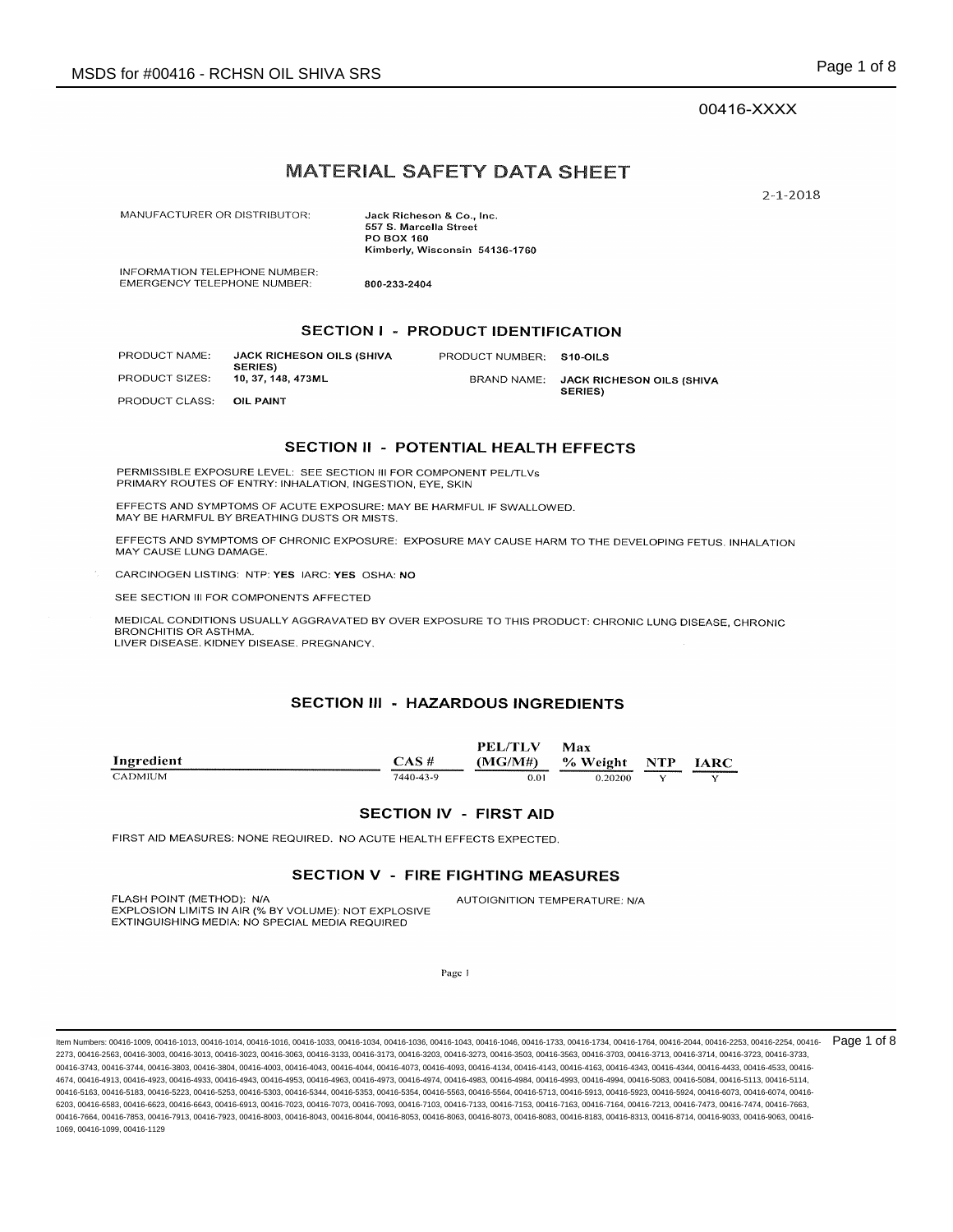FIRE FIGHTING PROCEDURES: NO SPECIAL FIRE FIGHTING PROCEDURES REQUIRED UNUSUAL FIRE & EXPLOSION HAZARDS: NOT COMBUSTIBLE

### SECTION VI - SPILL AND LEAK PROCEDURES

STEPS TO BE TAKEN IN CASE A MATERIAL IS SPILLED: Clean up in accordance with all applicable regulations. Absorb spillage with noncombustible, absorbent material. For waste disposal, see Section XIII

# SECTION VII - HANDLING AND STORAGE

PRECAUTIONS TO BE TAKEN DURING STORAGE AND HANDLING: Good industrial hygiene practice requires that exposure be maintained below the TLV. This is preferably achieved through the provision of adequate ventilation. When exposure cannot be adequately controlled in this way, personal respiratory protection should be employed.

#### **SECTION VIII - EXPOSURE CONTROLS**

RESPIRATORY PROTECTION AND SPECIAL VENTILATION REQUIREMENTS: NONE REQUIRED OTHER PROTECTIVE EQUIPMENT (GLOVES, GOGGLES, ETC): NONE REQUIRED WORK/HYGIENE PRACTICES: AVOID USING IF PREGNANT OR CONTEMPLATING PREGNANCY. ENGINEERING CONTROLS: Not for use by children.

# SECTION IX - PHYSICAL AND CHEMICAL PROPERTIES

**BOILING POINT: N/A VAPOR PRESSURE: N/A** SPECIFIC VAPOR DENSITY (AIR=1): N/A SOLUBILITY IN WATER: N/A

**MELTING POINT: N/A** 

SPECIFIC GRAVITY: N/A REACTIVITY IN WATER: NON-REACTIVE

## SECTION X - STABILITY AND REACTIVITY

HAZARDOUS POLYMERIZATION PRODUCTS: NONE STABILITY: STABLE CONDITIONS TO AVOID: NONE<br>INCOMPATIBILITY (MATERIALS TO AVOID): NONE HAZARDOUS DECOMPOSITION PRODUCTS: NONE

### SECTION XI - TOXICOLOGICAL INFORMATION

ACUTE EFFECTS ASSOCIATED WITH USE OF THIS MATERIAL: MAY BE HARMFUL IF SWALLOWED. MAY BE HARMFUL BY BREATHING DUSTS OR MISTS. The summated LD50 is 2451.2 mg/kg. This product is/is not considered to be a known or suspected human carcinogen by NTP, IARC or OSHA (see section III)

# SECTION XII - ECOLOGICAL INFORMATION

NO HARMFUL EFFECTS KNOWN OTHER THAN THOSE ASSOCIATED WITH SUSPENDED INERT SOLIDS IN WATER.

#### SECTION XIII - DISPOSAL CONSIDERATIONS

RCRA HAZARD CLASS (40 CFR 261): THIS PRODUCT IS NOT CLASSIFIED AS A HAZARDOUS WASTE. WASTE DISPOSAL METHOD: DISPOSE OF IN ACCORDANCE WITH FEDERAL, STATE AND LOCAL REGULATIONS.

Page 2

Item Numbers: 00416-1009, 00416-1013, 00416-1014, 00416-1016, 00416-1033, 00416-1034, 00416-1036, 00416-1046, 00416-1046, 00416-1733, 00416-1734, 00416-1764, 00416-2044, 00416-2253, 00416-2253, 00416-1253, 00416-1784, 0041 2273, 00416-2563, 00416-3003, 00416-3013, 00416-3023, 00416-3063, 00416-3133, 00416-3173, 00416-3203, 00416-3273, 00416-3503, 00416-3563, 00416-3703, 00416-3713, 00416-3713, 00416-3713, 00416-3714, 00416-3723, 00416-3723, 0 00416-3743, 00416-3744, 00416-3803, 00416-3804, 00416-4003, 00416-4043, 00416-4044, 00416-4073, 00416-4033, 00416-4134, 00416-4143, 00416-4163, 00416-4343, 00416-4344, 00416-4343, 00416-4343, 00416-4343, 00416-4343, 00416-4 4674, 00416-4913, 00416-4923, 00416-4933, 00416-4943, 00416-4953, 00416-4963, 00416-4973, 00416-4974, 00416-4983, 00416-4984, 00416-4983, 00416-5083, 00416-5084, 00416-5084, 00416-5084, 00416-5084, 00416-5084, 00416-5084, 0 00416-5163,00416-5183,00416-5223,00416-5253,00416-5303,00416-5344,00416-5353,00416-5354,00416-5563,00416-5564,00416-5713,00416-5913,00416-5923,00416-5924,00416-6073,00416-6974,00416-6203, 00416-6583, 00416-6623, 00416-6643, 00416-6913, 00416-7073, 00416-7073, 00416-7093, 00416-7103, 00416-7133, 00416-7153, 00416-7163, 00416-7164, 00416-7213, 00416-7473, 00416-714, 00416-7473, 00416-7474, 00416-7168, 00416-7664, 00416-7853, 00416-7913, 00416-7923, 00416-8003, 00416-8043, 00416-8044, 00416-8053, 00416-8063, 00416-8073, 00416-8033, 00416-8183, 00416-8313, 00416-8744, 00416-9063, 00416-874, 00416-9063, 00416-814 1069, 00416-1099, 00416-1129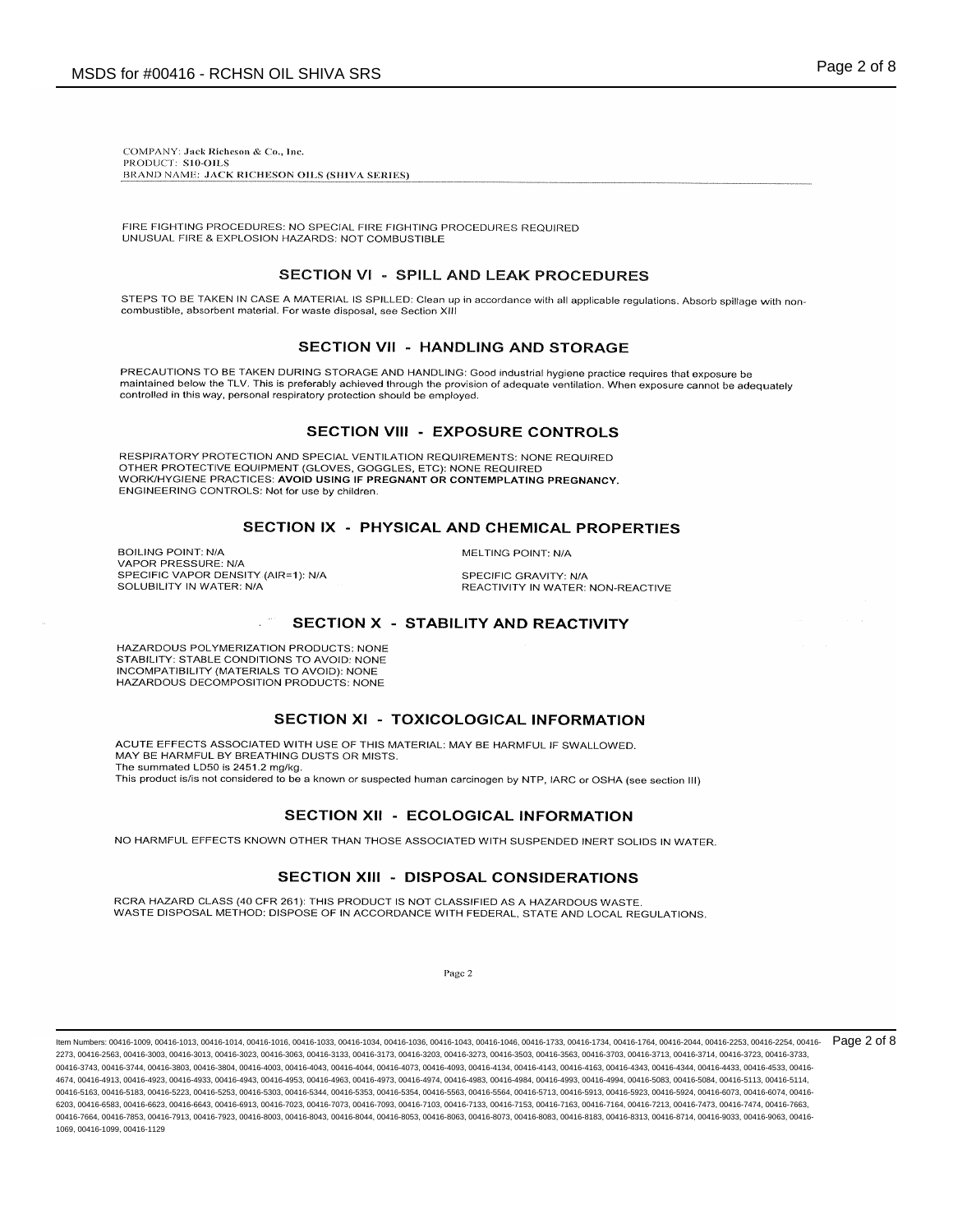# SECTION XIV - TRANSPORTATION INFORMATION

U.S. DOT (49 CFR 172.101): THIS IS NOT A HAZARDOUS MATERIAL AS CLASSIFIED BY CFR 172.101.

#### SECTION XV - REGULATORY INFORMATION

CONTENTS OF THIS MSDS COMPLY WITH OSHA HAZARD COMMUNICATION STANDARD 29 CFR 1910.1200 EPA SARA TITLE III CHEMICAL LISTINGS **NONE** 

SECTION 302.4 EXTREMELY HAZARDOUS SUBSTANCES (40 CFR 355): **NONE** 

SECTION 313 TOXIC CHEMICALS (40 CFR 372): **NONE** 

INTERNATIONAL REGULATIONS

CANADIAN WHMIS: THIS PRODUCT IS A CONTROLLED PRODUCT UNDER CANADA'S WORKPLACE HAZARDOUS MATERIALS INFORMATION SYSTEM. IT CONTAINS THE FOLLOWING TOXIC OR HIGHLY TOXIC MATERIALS: BLACK IRON OXIDE COPPER PHTHALOCYANINE **FERRIC OXIDE** LINSEED OIL PIGMENT RED 83 **TRIETHANOLAMINE** ZINC OXIDE

SUPPLEMENTAL STATE COMPLIANCE INFORMATION:

THIS PRODUCT CONTAINS THE FOLLOWING CHEMICAL(S) LISTED IN THE STATE OF CALIFORNIA UNDER THEIR SAFE DRINKING WATER AND TOXIC ENFORCEMENT ACT OF 1986 (PROPOSITION 65) AS BEING KNOWN TO CAUSE CANCER, BIRTH DEFECTS OR OTHER REPRODUCTIVE HARM: **CARBON BLACK** PIGMENT BLACK 9 **TITANIUM DIOXIDE** 

THIS PRODUCT CONTAINS THE FOLLOWING CHEMICAL(S) LISTED UNDER NEW JERSEY'S RIGHT TO KNOW PROGRAM: **BLACK IRON OXIDE** CHROMIUM OXIDE GREEN MANGANESE CARBOXYLATE P-CHLORO-O-NITRANILINE COUPLED WITH ACET PIGMENT RED 101 PIGMENT VIOLET 16 PIGMENT WHITE 6 ZINC OXIDE

THIS PRODUCT CONTAINS THE FOLLOWING CHEMICAL(S) REQUIRING NOTIFICATION TO THE STATE OF WASHINGTON UNDER THEIR CHILDREN'S SAFE PRODUCTS ACT: **NONE** 

# **SECTION XVI - OTHER INFORMATION**

THIS INFORMATION SHEET IS FOR CONSUMER USE ONLY.

Page 3

Item Numbers: 00416-1009, 00416-1013, 00416-1014, 00416-1016, 00416-1033, 00416-1034, 00416-1036, 00416-1043, 00416-1046, 00416-1733, 00416-1734, 00416-1764, 00416-2044, 00416-2253, 00416-2253, 00416-1253, 00416-1784, 0041 2273, 00416-2563, 00416-3003, 00416-3013, 00416-3023, 00416-3063, 00416-3133, 00416-3173, 00416-3203, 00416-3273, 00416-3503, 00416-3563, 00416-3703, 00416-3713, 00416-3713, 00416-3713, 00416-3714, 00416-3723, 00416-3723, 0 00416-3743, 00416-3744, 00416-3803, 00416-3804, 00416-4003, 00416-4043, 00416-4044, 00416-4073, 00416-4033, 00416-4134, 00416-4143, 00416-4163, 00416-4343, 00416-4344, 00416-4343, 00416-4343, 00416-4343, 00416-4343, 00416-4 4674, 00416-4913, 00416-4923, 00416-4933, 00416-4943, 00416-4953, 00416-4963, 00416-4973, 00416-4974, 00416-4983, 00416-4984, 00416-4983, 00416-5083, 00416-5084, 00416-5084, 00416-5084, 00416-5084, 00416-5084, 00416-5084, 0 00416-5163, 00416-5183, 00416-5253, 00416-5253, 00416-5303, 00416-5344, 00416-5353, 00416-5354, 00416-5563, 00416-5564, 00416-5713, 00416-5913, 00416-5923, 00416-5924, 00416-6073, 00416-6073, 00416-6074, 00416-6203, 00416-6583, 00416-6623, 00416-6643, 00416-6913, 00416-7073, 00416-7073, 00416-7093, 00416-7103, 00416-7133, 00416-7153, 00416-7163, 00416-7164, 00416-7213, 00416-7473, 00416-714, 00416-7473, 00416-7474, 00416-7168, 00416-7664, 00416-7853, 00416-7913, 00416-7923, 00416-8003, 00416-8043, 00416-8044, 00416-8053, 00416-8063, 00416-8073, 00416-8083, 00416-8083, 00416-813, 00416-8713, 00416-8714, 00416-9033, 00416-9063, 00416-812 1069, 00416-1099, 00416-1129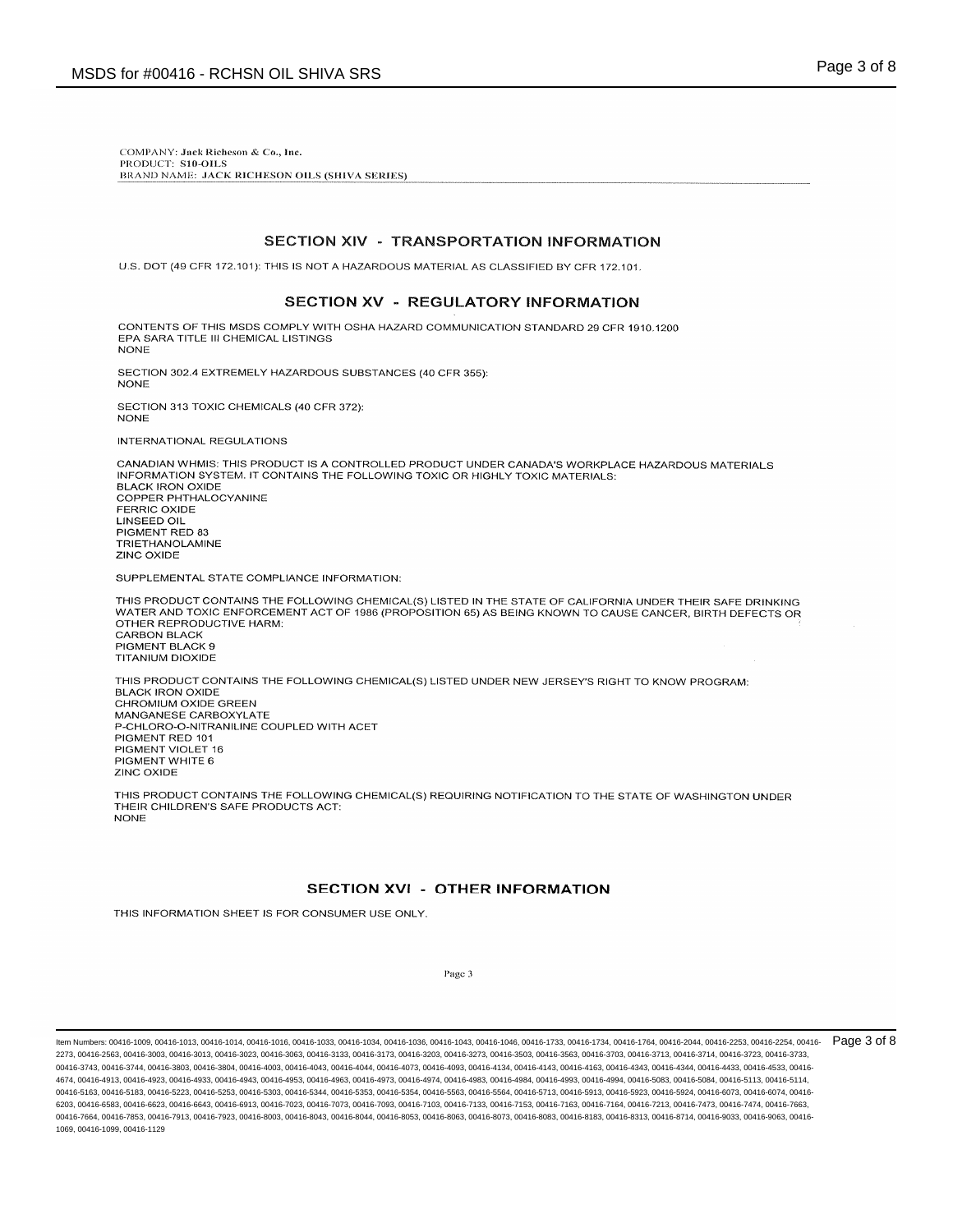Woodhall Stopford, MD, MSPH

Page 4

ltem Numbers: 00416-1009, 00416-1013, 00416-1014, 00416-1016, 00416-1033, 00416-1034, 00416-1036, 00416-1046, 00416-1733, 00416-1734, 00416-1764, 00416-2044, 00416-2253, 00416-2253, 00416-2254, 00416-2254, 00416-2254, 0041 2273, 00416-2563, 00416-3003, 00416-3013, 00416-3023, 00416-3063, 00416-3133, 00416-3173, 00416-3203, 00416-3273, 00416-3503, 00416-3563, 00416-3703, 00416-3713, 00416-3714, 00416-3723, 00416-3733, 00416-3743, 00416-3744, 00416-3803, 00416-3804, 00416-4003, 00416-4044, 00416-4044, 0040-403, 00416-4134, 00416-4143, 00416-4163, 00416-4343, 00416-4434, 00416-4433, 00416-4533, 00416-4163, 00416-4163, 00416-4534, 00416-453 4674, 00416-4913, 00416-4923, 00416-4933, 00416-4943, 00416-4953, 00416-4963, 00416-4973, 00416-4974, 00416-4983, 00416-4984, 00416-4993, 00416-4994, 00416-5083, 00416-5084, 00416-5113, 00416-5114, 00416-5163, 00416-5183, 00416-5223, 00416-5253, 00416-5303, 00416-5344, 00416-5353, 00416-5354, 00416-5563, 00416-5564, 00416-5713, 00416-5913, 00416-5923, 00416-5924, 00416-6073, 00416-6074, 00416- 6203, 00416-6583, 00416-6623, 00416-6643, 00416-6913, 00416-7023, 00416-7073, 00416-7093, 00416-7103, 00416-7133, 00416-7153, 00416-7163, 00416-7164, 00416-7213, 00416-7473, 00416-7474, 00416-7663, 00416-7664, 00416-7853, 00416-7913, 00416-7923, 00416-8003, 00416-8043, 00416-8044, 00416-8053, 00416-8063, 00416-8073, 00416-8083, 00416-8183, 00416-8313, 00416-8714, 00416-9033, 00416-9063, 00416- 1069, 00416-1099, 00416-1129

 $\sim 10$ 

 $\frac{d}{d\omega}\frac{\partial^2}{\partial t}\frac{\partial^2}{\partial t^2}=\frac{d\omega}{d\omega}\frac{\partial^2}{\partial t^2}+\frac{d\omega}{d\omega}\frac{\partial^2}{\partial t^2},$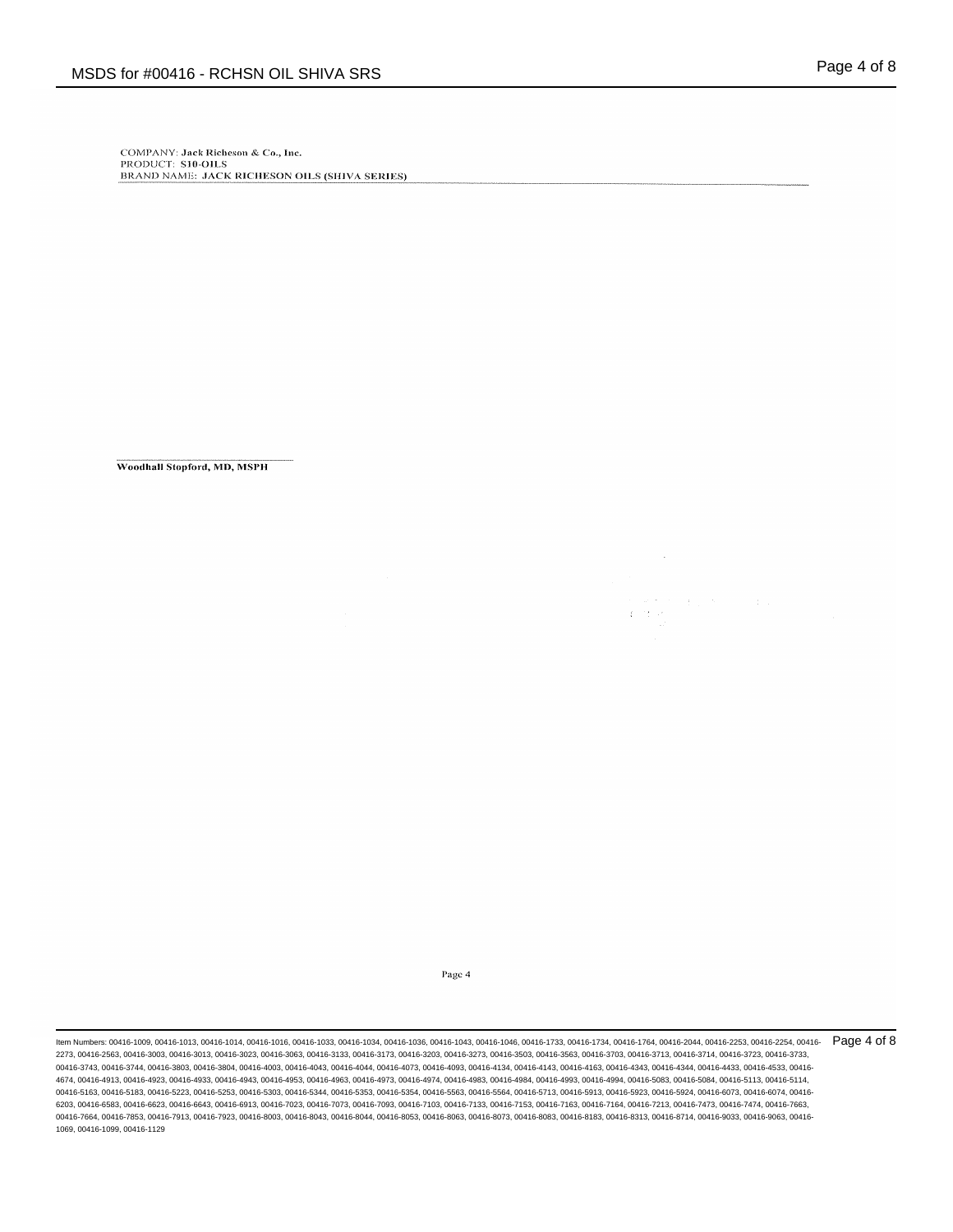# **COLOR INFORMATION**

THIS MSDS APPLIES TO THE FOLLOWING COLORS WHICH ARE ASSOCIATED WITH HAZARDOUS AND/OR NON-HAZARDOUS **INGREDIENTS** 

Page 5

ltem Numbers: 00416-1009, 00416-1013, 00416-1014, 00416-1016, 00416-1033, 00416-1034, 00416-1036, 00416-1046, 00416-1733, 00416-1734, 00416-1764, 00416-2044, 00416-2253, 00416-2253, 00416-2254, 00416-2254, 00416-2254, 0041 2273, 00416-2563, 00416-3003, 00416-3013, 00416-3023, 00416-3063, 00416-3133, 00416-3173, 00416-3203, 00416-3273, 00416-3503, 00416-3563, 00416-3703, 00416-3713, 00416-3714, 00416-3723, 00416-3733, 00416-3743, 00416-3744, 00416-3803, 00416-3804, 00416-4003, 00416-4044, 00416-4044, 0040-403, 00416-4134, 00416-4143, 00416-4163, 00416-4343, 00416-4434, 00416-4433, 00416-4533, 00416-4163, 00416-4163, 00416-4534, 00416-453 4674, 00416-4913, 00416-4923, 00416-4933, 00416-4943, 00416-4953, 00416-4963, 00416-4973, 00416-4974, 00416-4983, 00416-4984, 00416-4993, 00416-4994, 00416-5083, 00416-5084, 00416-5113, 00416-5114, 00416-5163, 00416-5183, 00416-5223, 00416-5253, 00416-5303, 00416-5344, 00416-5353, 00416-5354, 00416-5563, 00416-5564, 00416-5713, 00416-5913, 00416-5923, 00416-5924, 00416-6073, 00416-6074, 00416- 6203, 00416-6583, 00416-6623, 00416-6643, 00416-6913, 00416-7023, 00416-7073, 00416-7093, 00416-7103, 00416-7133, 00416-7153, 00416-7163, 00416-7164, 00416-7213, 00416-7473, 00416-7474, 00416-7663, 00416-7664, 00416-7853, 00416-7913, 00416-7923, 00416-8003, 00416-8043, 00416-8044, 00416-8053, 00416-8063, 00416-8073, 00416-8083, 00416-8183, 00416-8313, 00416-8714, 00416-9033, 00416-9063, 00416- 1069, 00416-1099, 00416-1129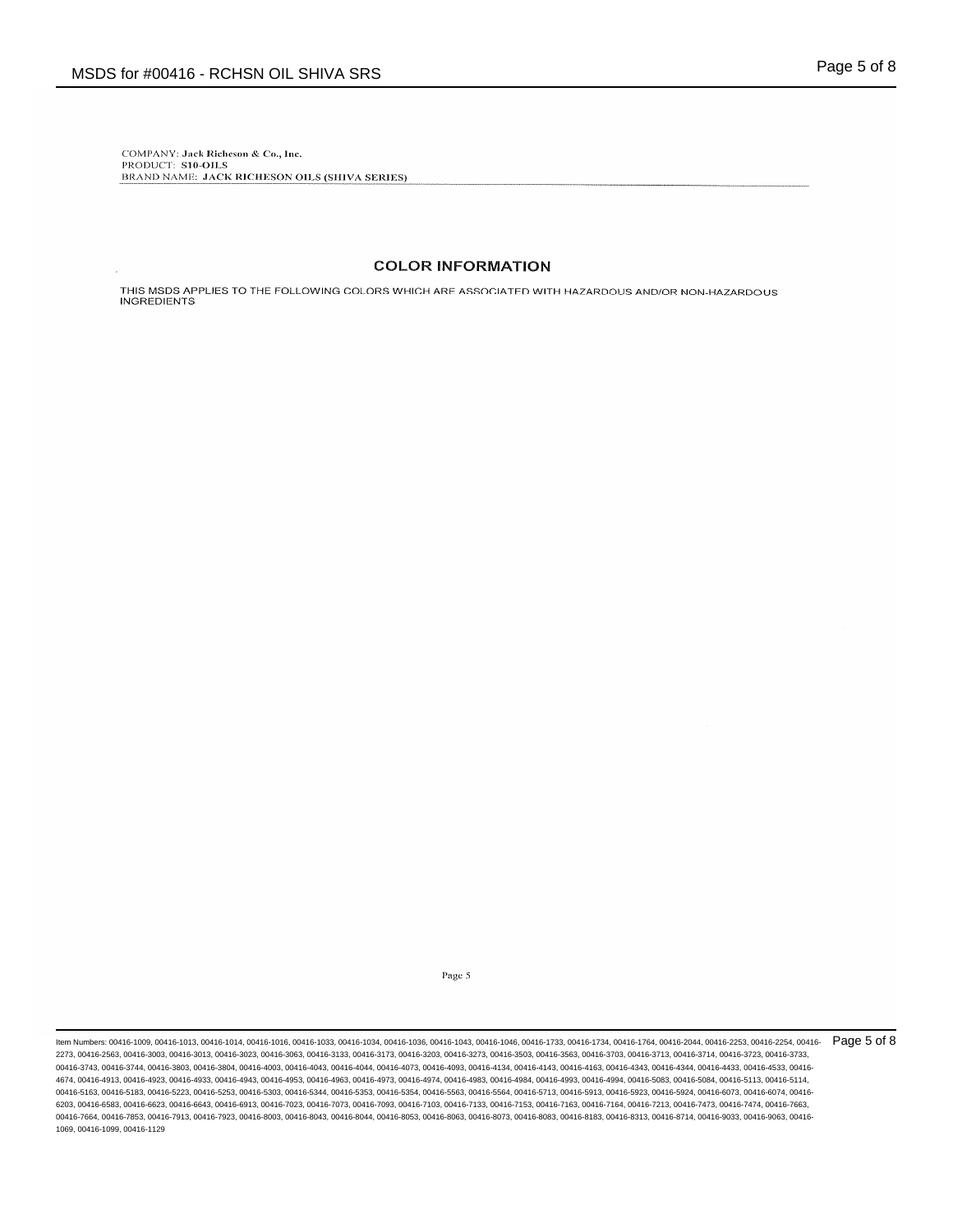## **COLOR INFORMATION**

THIS SDS APPLIES TO THE FOLLOWING COLORS WHICH ARE ASSOCIATED WITH HAZARDOUS AND/OR NON-HAZARDOUS **INGREDIENTS** 

| <b>Product Color</b> |                                                   | SKU | <b>Hazardous Ingredient</b> |
|----------------------|---------------------------------------------------|-----|-----------------------------|
| 120000               | JR OIL TITAN. WHT 1.250Z                          |     | (NONE)                      |
| 120001               | JR OIL ZINC WHITE 1.250Z                          |     | (NONE)                      |
| 120002               | JR OIL ULTRA WHT 1.250Z                           |     | (NONE)                      |
| 120003               | JR OIL IVO. BLK 1.25OZ                            |     | (NONE)                      |
|                      | JR OIL MARS BLK 1.25OZ                            |     | (NONE)                      |
| 120004<br>120005     | JR OIL PAYN GRY 1.25OZ                            |     | (NONE)                      |
| 120006               | JR OIL LT. RED 1.25OZ                             |     | (NONE)                      |
| 120007               | JR OIL ALIZ. CRIM.1.25OZ                          |     | MORDANT RED 11              |
|                      | JR OIL VENETIAN RED                               |     | (NONE)                      |
| 120008               | JR OIL QUIN ROSE 1.250Z                           |     | (NONE)                      |
| 120009<br>120010     | JR OIL CAD RED DP 1.250Z                          |     | (NONE)                      |
| 120011               | JR OIL ROSE MAD. 1.250Z                           |     | MORDANT RED 11              |
| 120012               | JR OIL CAD RED SCAR 1.25OZ                        |     | (NONE)                      |
| 120013               | JR OIL CAD RED PALE 1.25OZ                        |     | (NONE)                      |
| 120014               | JR OIL NAPTH RED MED1.25OZ                        |     | (NONE)                      |
| 120015               | SHIVA RED CRIMSON OIL 1.250Z                      |     | (NONE)                      |
| 120016               | JR OIL FLESH 1.25OZ                               |     | (NONE)                      |
| 120017               | JR OIL YEL OCHRE 1.25OZ                           |     | (NONE)                      |
| 120018               | JR OIL CAD YEL. LT 1.25OZ                         |     | (NONE)                      |
| 120019               | JR OIL CAD YEL MED 1.25OZ                         |     | (NONE)                      |
| 120020               | JR OIL NAPLES YELLOW 1.25 OZ                      |     | (NONE)                      |
| 120021               | JR OIL IND. YEL 1.25OZ                            |     | (NONE)                      |
| 120022               | JR OIL UNBLEC. TITAN 1.25OZ                       |     | (NONE)                      |
| 120023               | JR OIL CAD ORAN 1.25OZ                            |     | (NONE)                      |
| 120024               | JR OIL SHIVA ORAN 1.250Z                          |     | (NONE)                      |
| 120025               | JR OIL BRILL YEL LT. 1.25OZ                       |     | (NONE)                      |
| 120026               | JR OIL SHIVA YEL CIT. 1.250Z                      |     | (NONE)                      |
| 120027               | JR OIL HANSA YEL 1.25OZ                           |     | (NONE)                      |
| 120028               | JR OIL HANSA YEL MED 1.250Z                       |     | (NONE)                      |
| 120029               | JR OIL HANSA YL PAL. 1.25OZ                       |     | (NONE)                      |
| 120030               | JR OIL TURQU. 1.250Z                              |     | (NONE)                      |
| 120031               | JR OIL CERUL. BLU 1.25OZ                          |     | (NONE)                      |
| 120032               | JR OIL COBALT BLUE 1.250Z                         |     | (NONE)                      |
| 120033               | JR OIL PRUS. BLUE 1.25OZ                          |     | (NONE)                      |
| 120034               | JR OIL ULTRA BLU DP1.250Z                         |     | (NONE)                      |
| 120035               | JR OIL ULTRA BLU LT1.25OZ                         |     | (NONE)                      |
| 120036               | JR OIL ICE BLUE1.25OZ                             |     | (NONE)                      |
| 120037               | JR OIL PTHALO BLU DP1.250Z                        |     | (NONE)                      |
| 120038               | JR OIL PTHALO BLU LT1.25OZ                        |     | (NONE)                      |
| 120039               | JR OIL COBALT VIOLET LT 1.250Z                    |     | (NONE)                      |
| 120040               | JR OIL MANGA VIOLET 1.25OZ                        |     | (NONE)                      |
| 120041               | JR OIL DIOX VIOL. 1.250Z                          |     | (NONE)                      |
| 120042               | JR OIL OLIVE GRN 1.25OZ                           |     | (NONE)<br>(NONE)            |
| 120043               | JR OIL SAP GRN 1.25OZ                             |     | (NONE)                      |
| 120044               | JR OIL VIRID. GRN 1.25OZ                          |     | (NONE)                      |
| 120045               | JR OIL TERRE VERTE 1.25<br>JR OIL LEAF GRN 1.25OZ |     | (NONE)                      |
| 120046               | JR OIL CAD GRN 1.25OZ                             |     | (NONE)                      |
| 120047<br>120048     | JR OIL PTHALO GRN BL SH 1.25OZ                    |     | (NONE)                      |
| 120049               | JR OIL CHROM OX GRN DP 1.25OZ                     |     | (NONE)                      |
| 120050               | JR OIL CHROM OX GRN LT 1.25OZ                     |     | (NONE)                      |
| 120051               | JR OIL BURNT SIENNA 1.25 OZ                       |     | (NONE)                      |
| 120052               | JR OIL BURNT UMBER 1.25OZ                         |     | (NONE)                      |
| 120053               | JR OIL RAW SIENNA 1.25OZ                          |     | (NONE)                      |
| 120054               | JR OIL RAW UMB WARM 1.25OZ                        |     | (NONE)                      |
| 120055               | JR OIL ASPHALTUM 1.25OZ                           |     | (NONE)                      |
| 120056               | JR OIL VAN DYKE BROWN 1.25OZ                      |     | (NONE)                      |
| 120057               | JR OIL GOLDEN OCHRE                               |     | (NONE)                      |
|                      |                                                   |     |                             |

Page 6

ltem Numbers: 00416-1009, 00416-1013, 00416-1014, 00416-1016, 00416-1033, 00416-1034, 00416-1036, 00416-1046, 00416-1733, 00416-1734, 00416-1764, 00416-2044, 00416-2253, 00416-2253, 00416-2254, 00416-2254, 00416-2254, 0041 2273, 00416-2563, 00416-3003, 00416-3013, 00416-3023, 00416-3063, 00416-3133, 00416-3173, 00416-3203, 00416-3273, 00416-3503, 00416-3563, 00416-3703, 00416-3713, 00416-3714, 00416-3723, 00416-3733, 00416-3743, 00416-3744, 00416-3803, 00416-3804, 00416-4003, 00416-4044, 00416-4044, 0040-403, 00416-4134, 00416-4143, 00416-4163, 00416-4343, 00416-4434, 00416-4433, 00416-4533, 00416-4163, 00416-4163, 00416-4534, 00416-453 4674, 00416-4913, 00416-4923, 00416-4933, 00416-4943, 00416-4953, 00416-4963, 00416-4973, 00416-4974, 00416-4983, 00416-4984, 00416-4993, 00416-4994, 00416-5083, 00416-5084, 00416-5113, 00416-5114, 00416-5163, 00416-5183, 00416-5223, 00416-5253, 00416-5303, 00416-5344, 00416-5353, 00416-5354, 00416-5563, 00416-5564, 00416-5713, 00416-5913, 00416-5923, 00416-5924, 00416-6073, 00416-6074, 00416- 6203, 00416-6583, 00416-6623, 00416-6643, 00416-6913, 00416-7023, 00416-7073, 00416-7093, 00416-7103, 00416-7133, 00416-7153, 00416-7163, 00416-7164, 00416-7213, 00416-7473, 00416-7474, 00416-7663, 00416-7664, 00416-7853, 00416-7913, 00416-7923, 00416-8003, 00416-8043, 00416-8044, 00416-8053, 00416-8063, 00416-8073, 00416-8083, 00416-8183, 00416-8313, 00416-8714, 00416-9033, 00416-9063, 00416- 1069, 00416-1099, 00416-1129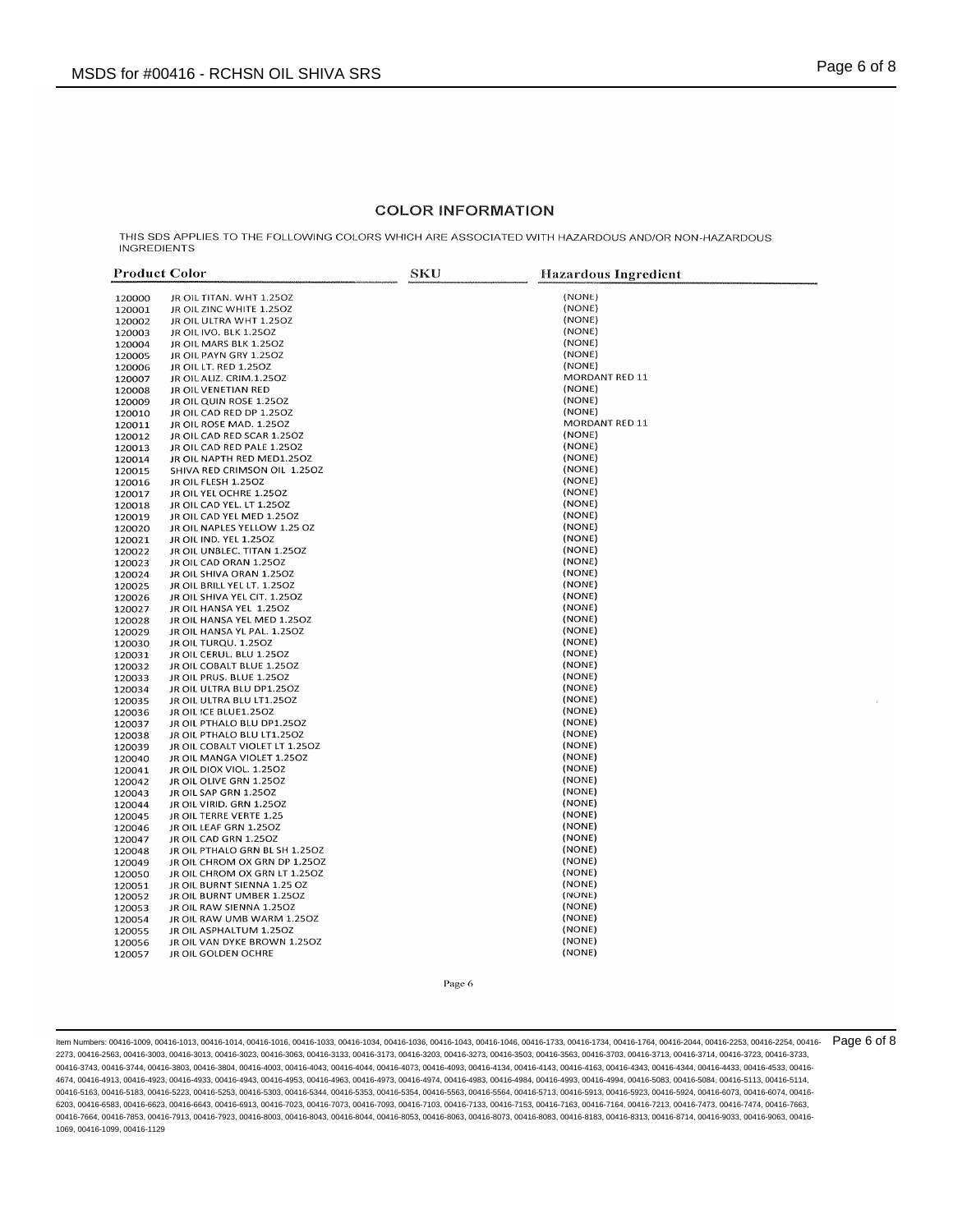| raye <i>i</i> u |  |
|-----------------|--|
|                 |  |

|        | <b>Product Color</b>           | <b>SKU</b> | Hazardous Ingredient |  |
|--------|--------------------------------|------------|----------------------|--|
| 120058 | JR OIL GREEN GOLD 1.25OZ       |            | (NONE)               |  |
| 120059 | JR OIL TITANIUM WHITE 50Z      |            | (NONE)               |  |
| 120060 | JR OIL ZINC WHITE 50Z          |            | (NONE)               |  |
| 120061 | JR OIL TITAN ZINC WHITE 5OZ    |            | (NONE)               |  |
| 120063 | JR OIL ULTRA WHITE 50Z         |            | (NONE)               |  |
| 120065 | JR OIL TIT. ZINC WHITE 16 OZ   |            | (NONE)               |  |
| 120066 | JR OIL TIT. WHITE 16, OZ       |            | (NONE)               |  |
| 120067 | JR OIL ZINC WHITE 16 OZ.       |            | (NONE)               |  |
| 120081 | JR OIL BURNT UMBER COOL 1.25OZ |            | (NONE)               |  |
| 120082 | JR OIL RAW UMB COOL 1.250Z     |            | (NONE)               |  |
| 120083 | JR OIL Permanent Alizarin 1.25 |            | (NONE)               |  |
| 120084 | JR OIL Quinacridone Red 1.25OZ |            | (NONE)               |  |
| 120086 | JR OIL Quinacridone Magenta 1. |            | (NONE)               |  |
| 120087 | JR OIL Quinacridone Violet 1.2 |            | (NONE)               |  |
| 120088 | JR OIL Napthol Red Light 1.250 |            | (NONE)               |  |
| 120089 | JR OIL Ultramarine Violet 1.25 |            | (NONE)               |  |
| 120090 | JR OIL Phthalo Green Yellow Sh |            | (NONE)               |  |
| 120091 | JR OIL Transparent Red Oxide 1 |            | (NONE)               |  |
| 120092 | JR OIL Transparent Yellow Oxid |            | (NONE)               |  |
| 120096 | JR OIL TRANS MARBLE WHT 1.25OZ |            | (NONE)               |  |
| 120100 | JR OIL COBALT TEAL 1.25OZ      |            | (NONE)               |  |
| 120101 | JR OIL KINGS BLUE 1.25OZ       |            | (NONE)               |  |
| 120102 | JR OIL INDANTHRENE BLUE 1.25OZ |            | (NONE)               |  |
| 120103 | JR OIL TRANS ORG OXIDE 1.250Z  |            | (NONE)               |  |
| 120104 | JR OIL PYRROLE ORANGE 1.250Z   |            | (NONE)               |  |
| 120105 | JR OIL NICKEL TITANATE 1.25OZ  |            | (NONE)               |  |
| 120106 | JR OIL BRILLIANT GRN LT 1.25OZ |            | (NONE)               |  |
| 120107 | JR OIL BRILLIANT PINK LT 1.250 |            | (NONE)               |  |
| 120108 | JR OIL BRILLIANT VIOLET LT 1.  |            | (NONE)               |  |
| 120110 | JR OIL COBALT GR DP 1.250Z     |            | (NONE)               |  |
| 120111 | JR OIL COBALT GREEN 1.25OZ     |            | (NONE)               |  |

Page 7

ltem Numbers: 00416-1009, 00416-1013, 00416-1014, 00416-1016, 00416-1033, 00416-1034, 00416-1036, 00416-1046, 00416-1733, 00416-1734, 00416-1764, 00416-2044, 00416-2253, 00416-2253, 00416-2254, 00416-2254, 00416-2253, 0041 2273, 00416-2563, 00416-3003, 00416-3013, 00416-3023, 00416-3063, 00416-3133, 00416-3173, 00416-3203, 00416-3273, 00416-3503, 00416-3563, 00416-3703, 00416-3713, 00416-3714, 00416-3723, 00416-3733, 00416-3743, 00416-3744, 00416-3803, 00416-3804, 00416-4003, 00416-4044, 00416-4044, 0040-403, 00416-4134, 00416-4143, 00416-4163, 00416-4343, 00416-4434, 00416-4433, 00416-4533, 00416-4163, 00416-4163, 00416-4534, 00416-453 4674, 00416-4913, 00416-4923, 00416-4933, 00416-4943, 00416-4953, 00416-4963, 00416-4973, 00416-4974, 00416-4983, 00416-4984, 00416-4993, 00416-4994, 00416-5083, 00416-5084, 00416-5113, 00416-5114, 00416-5163, 00416-5183, 00416-5223, 00416-5253, 00416-5303, 00416-5344, 00416-5353, 00416-5354, 00416-5563, 00416-5564, 00416-5713, 00416-5913, 00416-5923, 00416-5924, 00416-6073, 00416-6074, 00416- 6203, 00416-6583, 00416-6623, 00416-6643, 00416-6913, 00416-7023, 00416-7073, 00416-7093, 00416-7103, 00416-7133, 00416-7153, 00416-7163, 00416-7164, 00416-7213, 00416-7473, 00416-7474, 00416-7663, 00416-7664, 00416-7853, 00416-7913, 00416-7923, 00416-8003, 00416-8043, 00416-8044, 00416-8053, 00416-8063, 00416-8073, 00416-8083, 00416-8183, 00416-8313, 00416-8714, 00416-9033, 00416-9063, 00416- 1069, 00416-1099, 00416-1129